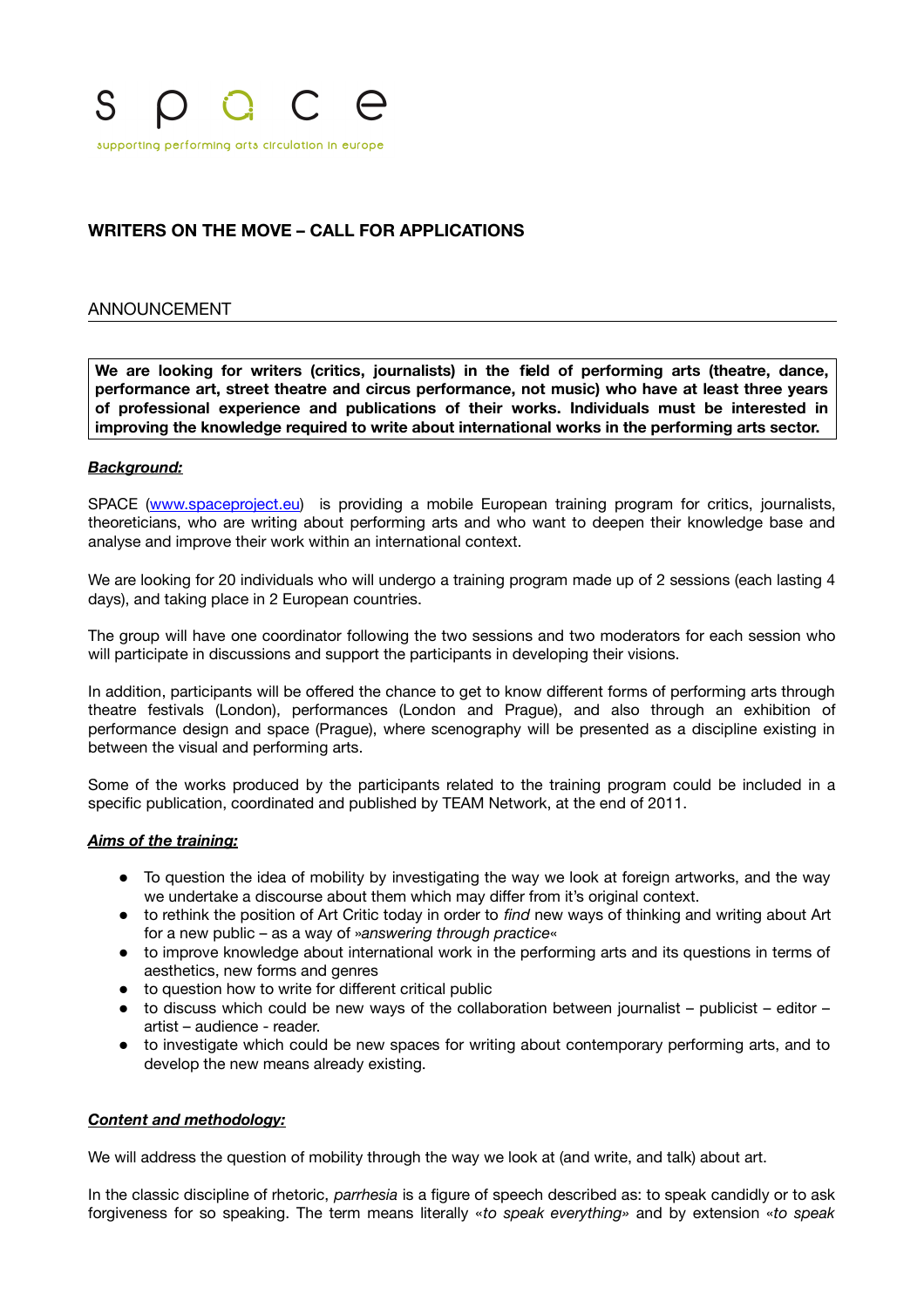*freely*». It implies not only freedom of speech, but the obligation to speak the truth for the common good, even at personal risk. *Parrhesia* was a fundamental component of the democracy of Classical Athens; elsewhere there were limits to what might be said; freedom to discuss politics, morals, religion, or to criticize people would depend on context: by whom it was made, and when, and how, and where. Michel Foucault's concept of *parrhesia* describes it as a mode of discourse, in which one speaks openly and truthfully about one's opinions and ideas without the use of rhetoric, manipulation, or generalization.

In the field of Art Critic today, the space for critical discourse is getting smaller, while the format of Art critic is constantly losing its «parrhesial objective», becoming one of the «rhetorical fgure» with a clear economical function. Those who write and/or edit are facing a question how to think / write about Art, while we have a «*parrhesia* ideal"» on the one hand and «rhetorically reality» on the other - as a frame of a certain «discourse strategy» (of a journal, newspaper).

We will decline this strategic theme in the international context, using the opportunity to work in the frame of the London Mime Festival and of the Prague Quadrennial.

We will debate and practice about:

- $\bullet$  How to extend field of critical discourse in the field of contemporary Art?
- $\bullet$
- $\bullet$  How to follow its function not just aesthetic implementation?
- How to write for different critical public?
- How to «cross» discourse felds: (structural conditions of production, economical and political aspects, addressing the question of mobility)?
- How to implement »«*parrhesia*«*»* in today's critic?
- What could be new ways of the collaboration between journalist publicist editor artist reader?
- Is there a way to write «collectively»?
- What are the ways to stay mobile?
- What could be new spaces for writing about contemporary performing arts?
- What about the development of new means already existing (blogs, websites, fanzines)? How can we boost these marginal forms to a broader audience, while maintaining the quality and level that distinguishes them?

The training will be based on the programmes offered at the London Mime Festival and the Prague Quadrennial of Performance Design and Space 2011, as a base for discussion and development of a critical discourse. The London session will be moderated by Tiago Bartolomeu Costa (PT) and Yohann Floch (FR). The Prague session will be moderated by Joanna Warsza (PL) and Arnd Wesemann (DE). Antoine Pickels (BE) will coordinate both sessions and stress the links between them.

London session will start with interviews every morning with the artists seen the day before on stage. In the perspective of this «parrhesial» concept, the artists' words will be the point of departure of a journey to analyse the distance between critics, artists, and readers, discuss (and probably disagree) on the collective writing. Questions related to language-based and no language-based art forms (and the way they travel, or not) will be raised.

Prague session will concentrate on «spoken words and speech acts», and will not consist of writing or speaking about the different live arts phenomenon, but of trying them out through various language and performance formats, such as the *Générique*, an open-source performance project, which develops depending on the interest and investment of a variety of performers. Developing from examples, brought both by the participants as the moderators, the situation will develop from a general approach of the speech act in the frame of performance, through spoken situations. Questions related to the "need" to tour internationally and its infuence on aesthetics, notably in terms of performance space, will be raised.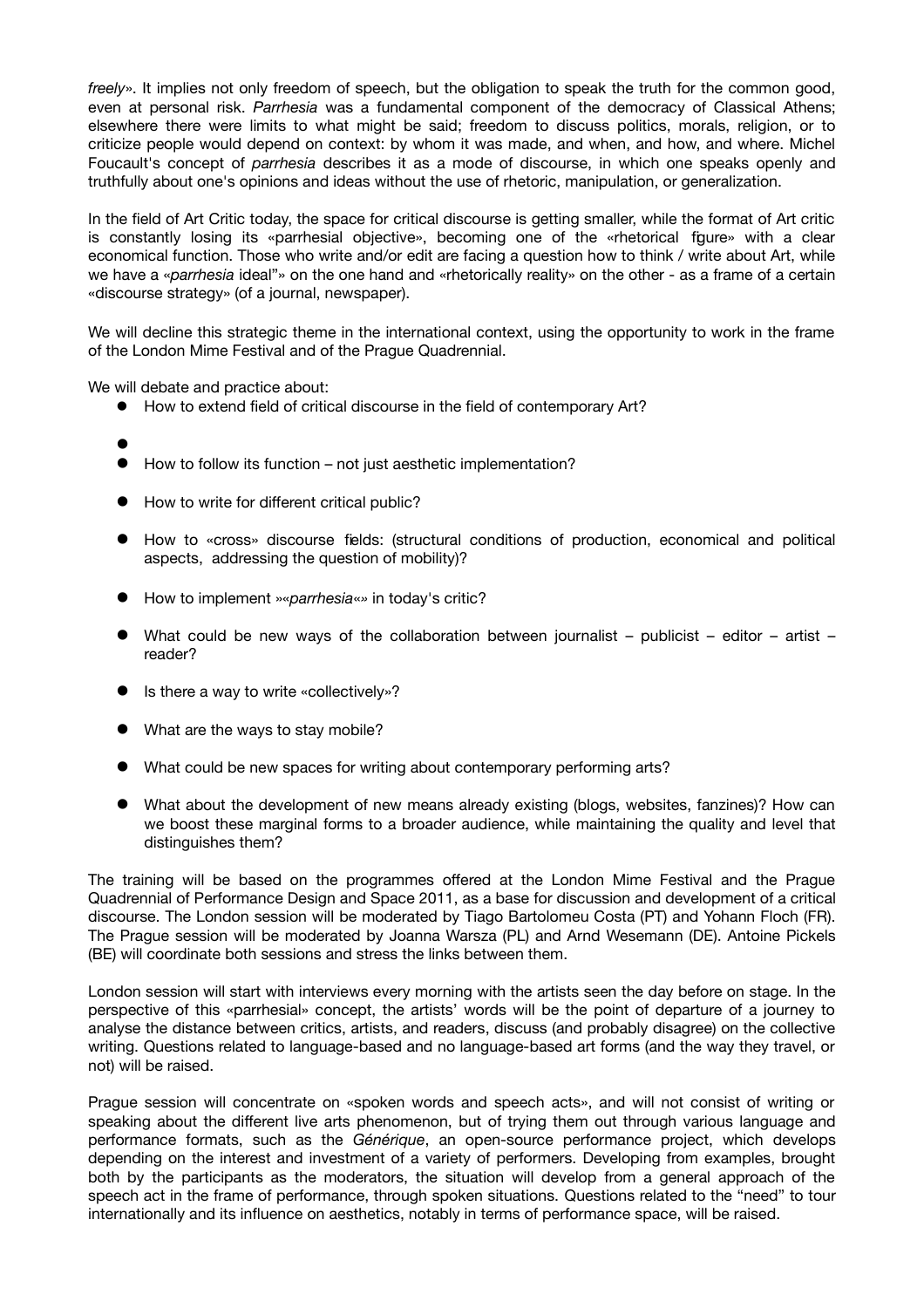Tiago Bartolomeu Costa (PT) is the editor of *Obscena* magazine in Lisbon, and writes and teaches about performing arts and cultural politics. Yohann Floch (FR) is coordinator of the Circostrada Network and in charge of the international relations at HorslesMurs, Paris. Joanna Warsza (PL) is an artist-curator working on the edge of visual and performing arts. Arnd Wesemann (DE) is a writer and editor for *Tanz* Zeitschrift, Berlin. Antoine Pickels (BE) leads the Belgian magazine *Scènes* and is the director of La Bellone, House of Performing Arts in Brussels.

The training is conceived and conducted by TEAM network.

TEAM network, Trans-disciplinary European Art Magazines, has been launched as a move towards increased international co-operation and exchange of ideas.
The network aims at enhancing common thinking on priority issues and defning a programme of joint initiatives and actions. It is today made up of 11 European magazines. [www.team-network.eu](http://www.team-network.eu/)

## *Who can apply:*

*Candidates should meet the following criteria:*

- At least 3 years of professional experience as writer (critic, journalist, theoretician) for the performing arts, meant as at least three years of publication of works.
- Still active in writing and currently publishing their works.
- Living and/or working within one of the countries in Europe (geographically).
- Fluent in spoken and written English. Applicants should submit their application and supporting documents in English and should expect a telephone conversation in English as part of the fnal selection process.

#### *When and where*

- Session 1 **London 26-29 January 2011 in the frame of the London International Mime Festival 2011** [www.mimefest.co.uk](http://www.mimefest.co.uk/)
- Session 2 **Prague, 22–25 June 2011 in the frame of the Prague Quadrennial of Performance Design and Space 2011** [www.pq.cz](http://www.pq.cz/)

#### *Language:*

The training program will be conducted in English.

## *Application procedure*

In order to apply, candidates must electronically send the following documents in English to writers@spaceproject.eu into November 7<sup>th</sup> 2010, h.24.00 CET:

- A completed application form (*download here)*.
- $\bullet$  A list including date of their published articles
- **•** Professional CV
- An article written by the applicant, in its original language, with minimum 300 words translated in English
- An accompanying letter explaining their motivation for joining the training programme, their expectation of the beneft that the training may bring to their professional life over the long term, and the value they can bring into the group.
- Confrmation of their availability for, and commitment to, the dates and duration of the training programme (included in the application form)

In the selection of candidates we will take into account the geographic and cultural diversity of Europe and be aware that the group of journalists corresponds to these circumstances.

Candidates will be informed within one month of the deadline whether they have been selected or not.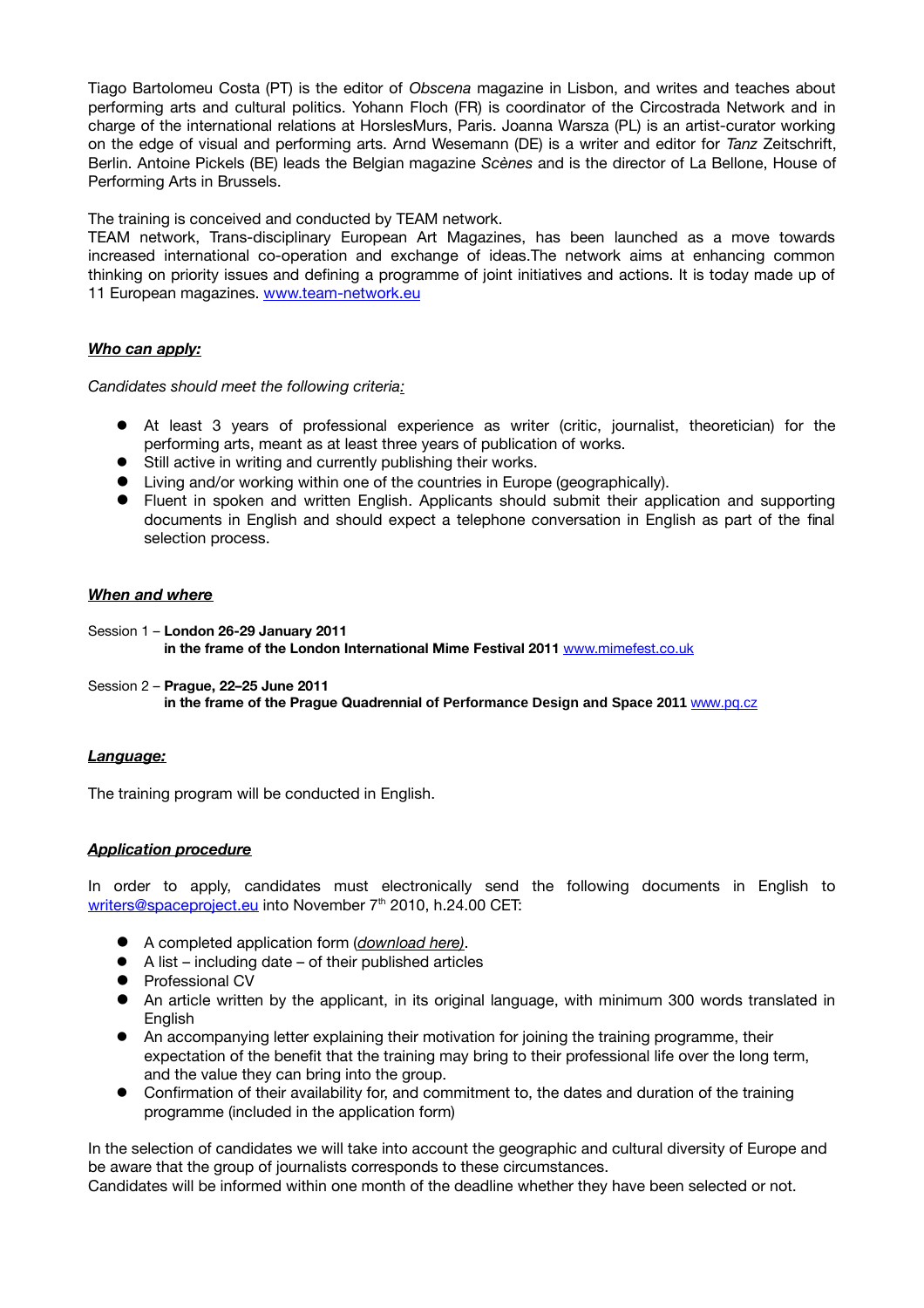### *Financial conditions:*

- Enrolment fee for the whole training programme (2 sessions): 500  $\epsilon$
- $\bullet$  The fee is due into January 19<sup>th</sup> 2011
- International travels of the participants will be arranged and paid by the organisers (local transportation within the participants' country are at her/his charge).
- Accommodation and meals will be provided and paid for by the organisers.
- Few scholarships are available to successful applicants who can provide proof of hardship and who are unable to rise funding elsewhere.

### SPACE - Supporting Performing Arts Circulation in Europe

**Nine national cultural institutions** with an international policy and practice created a platform to analyse persistent imbalances (between countries, regions, artists, disciplines and performance venues) in terms of the circulation of performing arts works in Europe, and to experiment with new tools and mechanisms to reduce them. SPACE has created a 3 year-long project, supported by the European Union and based on three strands of activity. These are:

- The creation of an online tool, **Travelogue**, to collect and compare data and produce an analysis of any imbalances that exist.
- **Mobile training programmes** for performing arts managers, programmers and journalists/critics.
- The **reinforcement of the institutional capacity within** national support organisations throughout Europe.

The partners in the SPACE project are: **ONDA** in Paris (National office for the circulation of performing Arts), VTI in Brussels (Vlaams Theater Instituut), **TIN** in Amsterdam (Theater Instituut Nederlands), **NTIL** in Riga (New Theatre Institute of Latvia), **British Council** in London, **MiBAC – Direzione Generale per lo Spettacolo dal Vivo** in Roma (Ministero dei Beni e Attività Culturali), **Pro Helvetia Swiss Arts Council** in Zürich, **The Red House** in Sofa, the **Institut um**ě**ní - Divadelní ústav** (Arts and Theatre Institute) in Prague. The **Zentrum BRD des Internationalen Theaterinstituts** in Berlin. **IETM** cooperates also in the project.



SPACE has been funded with support from the European Commission.

*This Open Call for Applications refects the views only of the Space partners, and the Commission cannot be held responsible for any use, which may be made of the information contained therein.*